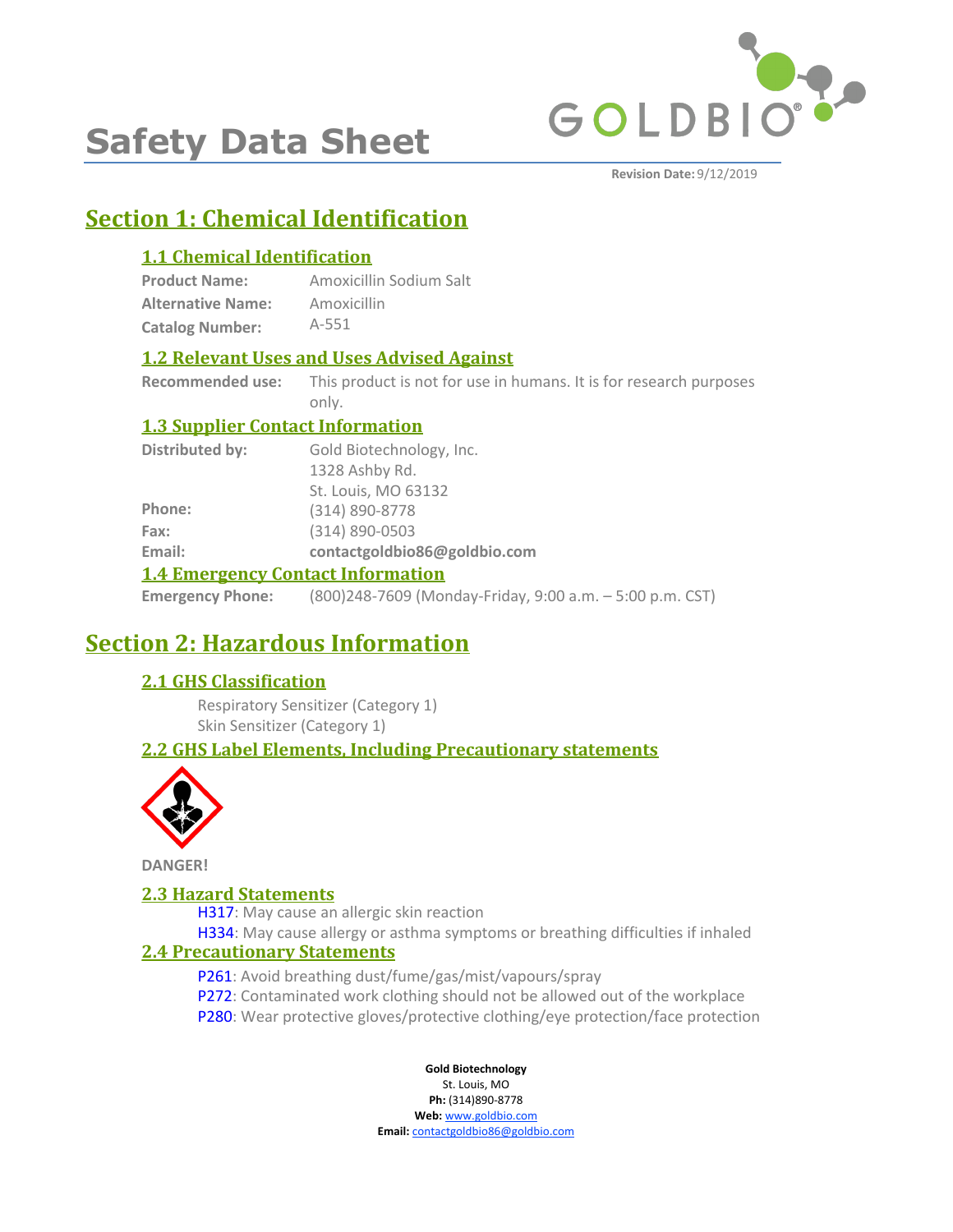P302+352: IF ON SKIN: Wash with soap and water P333+313: If skin irritation or a rash occurs: Get medical advice/attention P362: Take off contaminated clothing and wash before reuse P285: In case of inadequate ventilation wear respiratory protection P304+341: IF INHALED: If breathing is difficult, remove victim to fresh air and keep at rest in a position comfortable for breathing P342+311: If experiencing respiratory symptoms: Call a POISON CENTER or doctor/physician P501: Dispose of contents/container to an approved waste disposal plant

### **2.5 OSHA Hazards**

Target Organ Effect, Harmful by Ingestion, Skin and Respiratory Sensitizer, Teratogen

# **Section 3: Composition/Information on Ingredients**

### **3.1 Composition**

| Identity:                 | Amoxicillin Sodium Salt                                                                                                                     |
|---------------------------|---------------------------------------------------------------------------------------------------------------------------------------------|
| <b>IUPAC:</b>             | sodium;(2S,5R,6R)-6-[[(2R)-2-amino-2-(4-hydroxyphenyl)acetyl]amino]<br>-3,3-dimethyl-7-oxo-4-thia-1-azabicyclo[3.2.0] heptane-2-carboxylate |
| Synonyms:                 |                                                                                                                                             |
| <b>CAS Number:</b>        | 34642-77-8                                                                                                                                  |
| <b>Molecular Formula:</b> | $C_{16}H_{18}N_3NaO_5S$                                                                                                                     |
| <b>Molecular Weight:</b>  | 387.39 g/mol                                                                                                                                |
|                           |                                                                                                                                             |

# **Section 4: First Aid Measures**

#### **4.1 Detailed First Aid Measures**

| Inhalation:                | If breathed in, move person into fresh air. If not breathing, give<br>artificial respiration. Consult a physician.                                    |
|----------------------------|-------------------------------------------------------------------------------------------------------------------------------------------------------|
| Skin:                      | Immediately wash skin copiously with soap and water. Take victim<br>immediately to hospital. Consult a physician.                                     |
| Eye:                       | Immediately rinse out with water for at least 15 minutes. Assure<br>adequate flushing by separating the eyelids with fingers. Consult a<br>physician. |
| Ingestion:                 | Wash out mouth with water. Drink plenty of water. Consult a<br>physician. Never give anything by mouth to an unconscious person.                      |
| <b>Notes to Physician:</b> | Treat symptomatically and supportively.                                                                                                               |

#### **4.2 Most Important Symptoms And Effects, Either Acute Or Delayed**

The most important known symptoms and effects are described in the labeling (see section2). And /or in section 11.

### **4.3 Indication of immediate medical attention and special treatment needed**

Not available

# **Section 5: Fire Fighting Measures**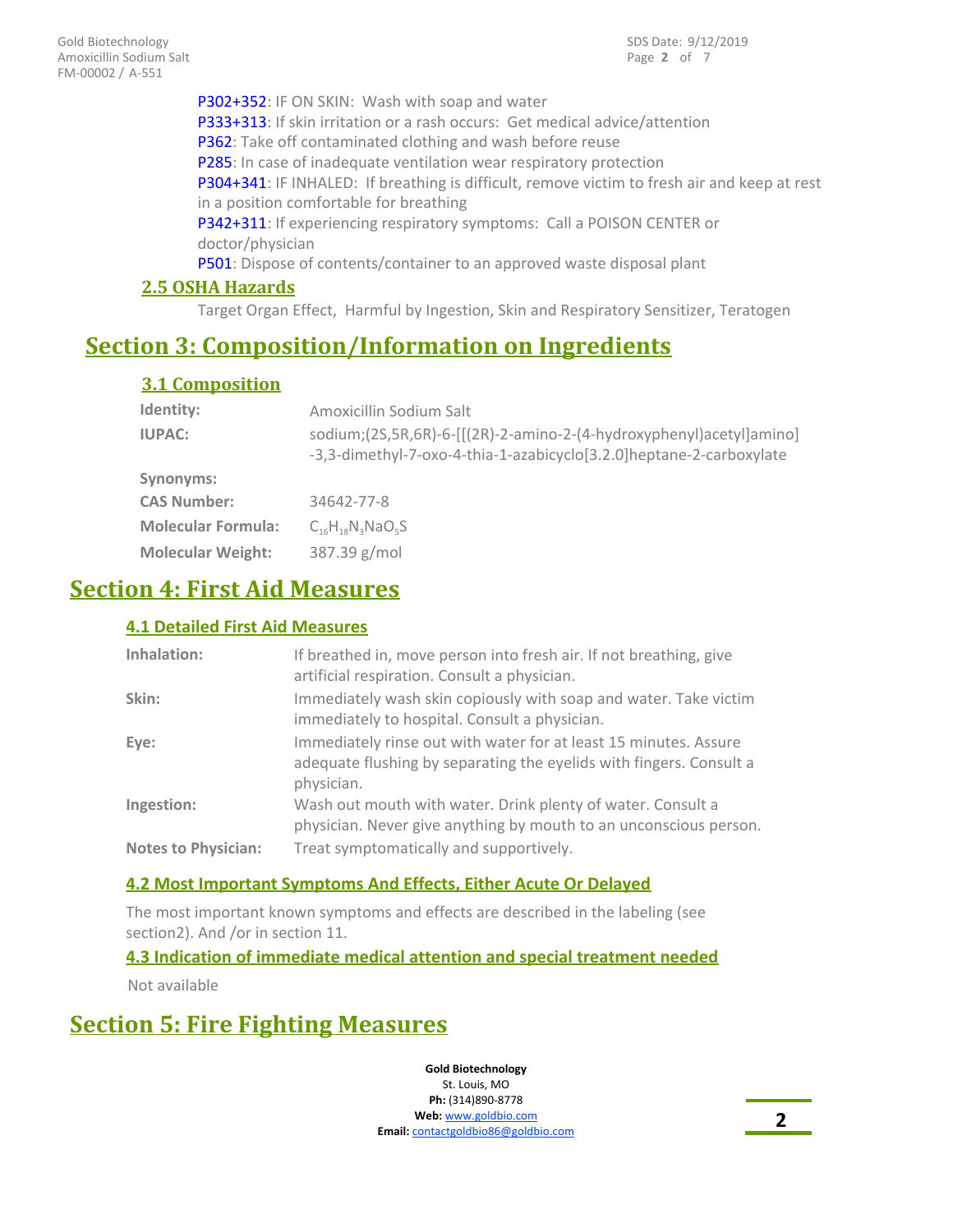### **5.1 Conditions of flammability:**

Not flammable or combustible.

### **5.2 Suitable extinguishing media:**

Use water spray, alcohol-resistant foam, dry chemical or carbon dioxide.

### **5.3 Specific hazards arising from the chemical**

During a fire, highly toxic gases may be generated by thermal decomposition or combustion – Carbon Oxides, Nitrogen Oxides, Sulfur Oxides, Sodium Oxides.

#### **5.4 Specific protective actions for fire-fighters:**

Wear self-contained breathing apparatus and protective clothing to prevent contact with skin and eyes.

# **Section 6: Accidental Release Measures**

#### **6.1 Personal precautions, protective equipment and emergency procedures:**

Use personal protective equipment. Avoid breathing vapors, mist or gas. Ensure adequate ventilation.

#### **6.2 Environmental precautions:**

Do not let product enter drains.

#### **6.3 Methods and materials for containment and cleaning up:**

Soak up with absorbent material, discard.

# **Section 7: Handling and Storage**

### **7.1 Precautions for safe handling:**

Always wear personal protective equipment (PPE, see section 8).

### **7.2 Conditions for safe storage, including and incompatibilities:**

Keep container tightly closed.

Store at 4°C.

# **Section 8: Exposure Controls / Personal Protection**

#### **8.1 Control Parameters:**

Contains no substances with occupational exposure limit values.

#### **8.2: Appropriate engineering controls:**

Contains no substances with occupational exposure limit values.

#### **8.3 Personal Protective Equipment (PPE):**

**Eye/Face Protection:** Safety glasses with side-shields conforming to EN166. Use equipment for eye protection tested and approved under appropriate government standards such as NIOSH (US) or EN 166(EU).

**Skin Protection:** Handle with gloves. Gloves must be inspected prior to use. Use proper glove removal technique - without touching outer surface of glove - to avoid skin contact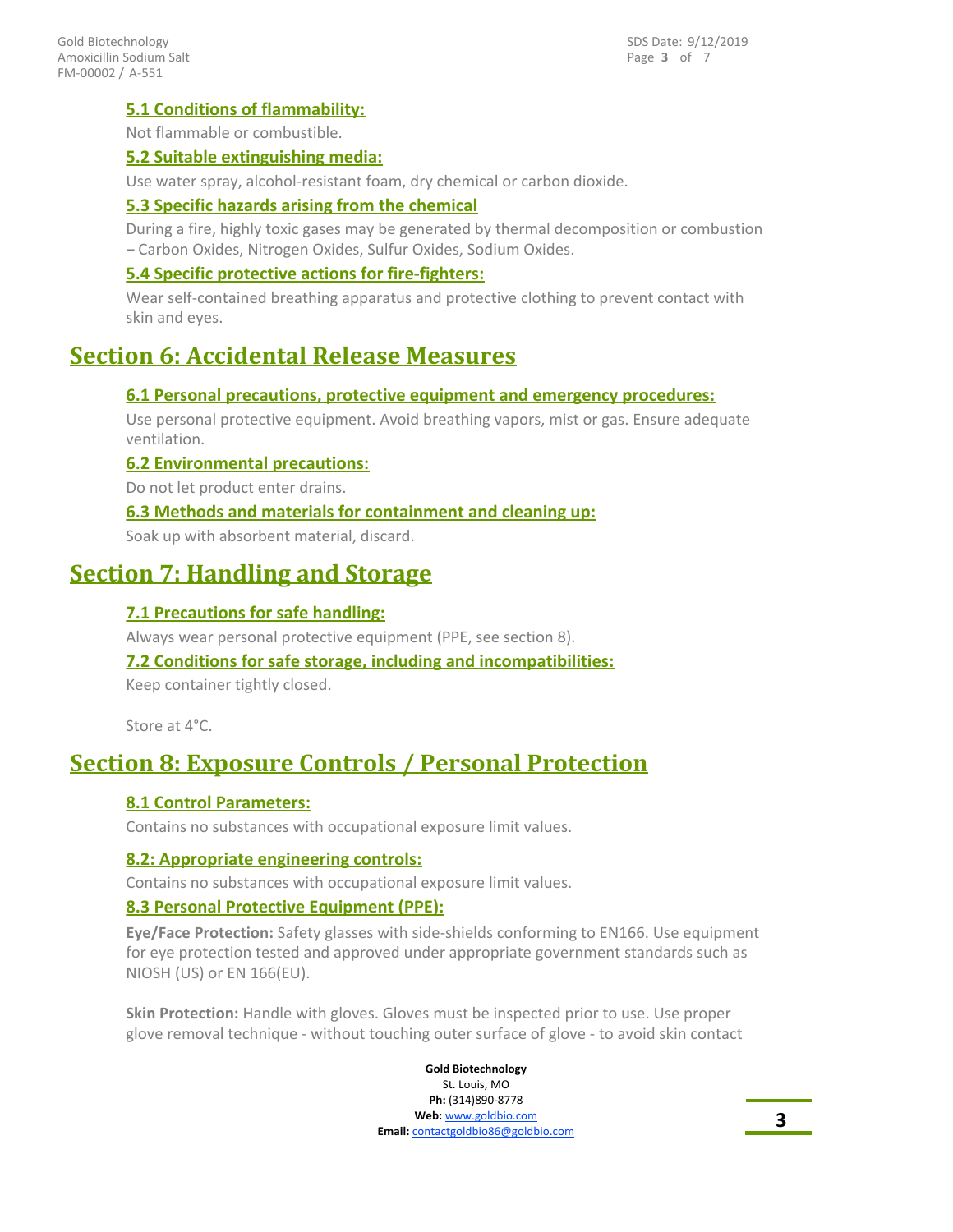with this product. Dispose of contaminated gloves after use in accordance with applicable laws and good laboratory practices. Wash and dry hands. The type of protective equipment must be selected according to the concentration and amount of the dangerous substance at the specific workplace.

**Respiratory Protection:** Where risk assessment shows air-purifying respirators are appropriate use a full-face particle respirator type N100 (US) or type P3 (EN 143) respirator cartridges as a backup to engineering controls. If the respirator is the sole means of protection, use a full-face supplied air respirator. Use respirators and components tested and approved under appropriate government standards such as NIOSH (US) or CEN (EU).

**Other Protective Clothing or Equipment:** Wear appropriate protective clothing to prevent exposure.

# **Section 9: Physical and Chemical Properties**

#### **9.1 General chemical and physical properties**

| Appearance:                                      | White or almost white crystalline powder |
|--------------------------------------------------|------------------------------------------|
| Odor:                                            | Not Available                            |
| <b>Odor Threshold:</b>                           | Not Available                            |
| $pH$ :                                           | Not Available                            |
| <b>Melting Point:</b>                            | $130^{\circ}$ C                          |
| <b>Freezing Point:</b>                           | Not Available                            |
| <b>Boiling Point/Range:</b>                      | $743.2^{\circ}$ C                        |
| <b>Flash Point:</b>                              | 403.3°C                                  |
| <b>Evaporation Rate:</b>                         | Not Available                            |
| Lower Explosion Limit: Not Available             |                                          |
| <b>Upper Explosion Limit: Not Available</b>      |                                          |
| <b>Vapor Pressure:</b>                           | Not Available                            |
| <b>Vapor Density:</b>                            | Not Available                            |
| <b>Relative Density:</b>                         | Not Available                            |
| Solubility:                                      | Freely soluble in water                  |
| <b>Partition Coefficient</b><br>n-octanol/water: | Not Available                            |
| <b>Auto-Ignition</b><br>Temperature:             | Not Available                            |
| Decomposition<br>Temperature:                    | Not Available                            |
| <b>Viscosity:</b>                                | Not Available                            |
|                                                  |                                          |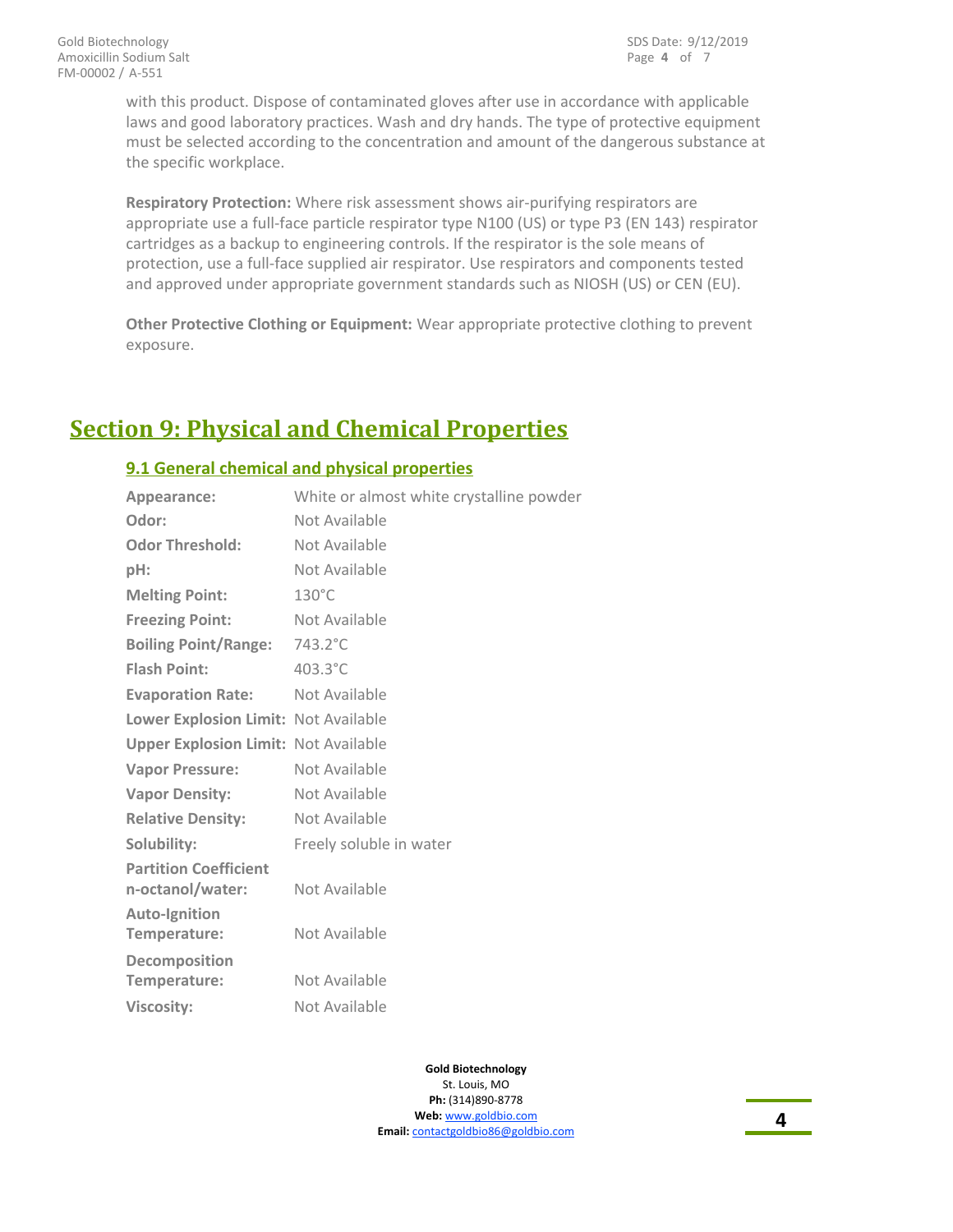FM-00002 / A-551 Gold Biotechnology Amoxicillin Sodium Salt Page **5** of 7 SDS Date: 9/12/2019

# **Section 10: Stability and Reactivity Data**

#### **10.1 Reactivity:**

Not available

#### **10.2 Chemical Stability:**

Stable under recommended storage conditions.

#### **10.3 Possibility of hazardous reactions:**

Not available.

#### **10.4 Conditions to avoid:**

Incompatible materials.

#### **10.5 Incompatible materials:**

Strong oxidizing agents.

#### **10.6 Hazardous decomposition products:**

Hazardous decomposition products formed under fire conditions. - Carbon Oxides, Nitrogen Oxides, Sulfur Oxides, Sodium Oxides.

# **Section 11: Toxicological Information**

#### **11.1 Toxicological effects**

#### **Acute toxicity:**

Amoxicillin Sodium Salt Oral:  $LD_{50}$  (Rat) - >15 g/kg

#### **Skin corrosion/irritation:**

Not available.

**Respitory or skin sensitization:**

Not available.

#### **Germ cell mutagenicity:**

Not available.

#### **Carcinogenicity:**

| IARC:         | No component of this product present at levels greater than or equal<br>to 0.1% is identified as probable, possible or confirmed human<br>carcinogen by IARC.  |
|---------------|----------------------------------------------------------------------------------------------------------------------------------------------------------------|
| <b>ACGIH:</b> | No component of this product present at levels greater than or equal<br>to 0.1% is identified as probable, possible or confirmed human<br>carcinogen by ACGIH. |
| NTP:          | No component of this product present at levels greater than or equal<br>to 0.1% is identified as probable, possible or confirmed human<br>carcinogen by NTP.   |
| OSHA:         | No component of this product present at levels greater than or equal<br>to 0.1% is identified as a carcinogen or potential carcinogen by                       |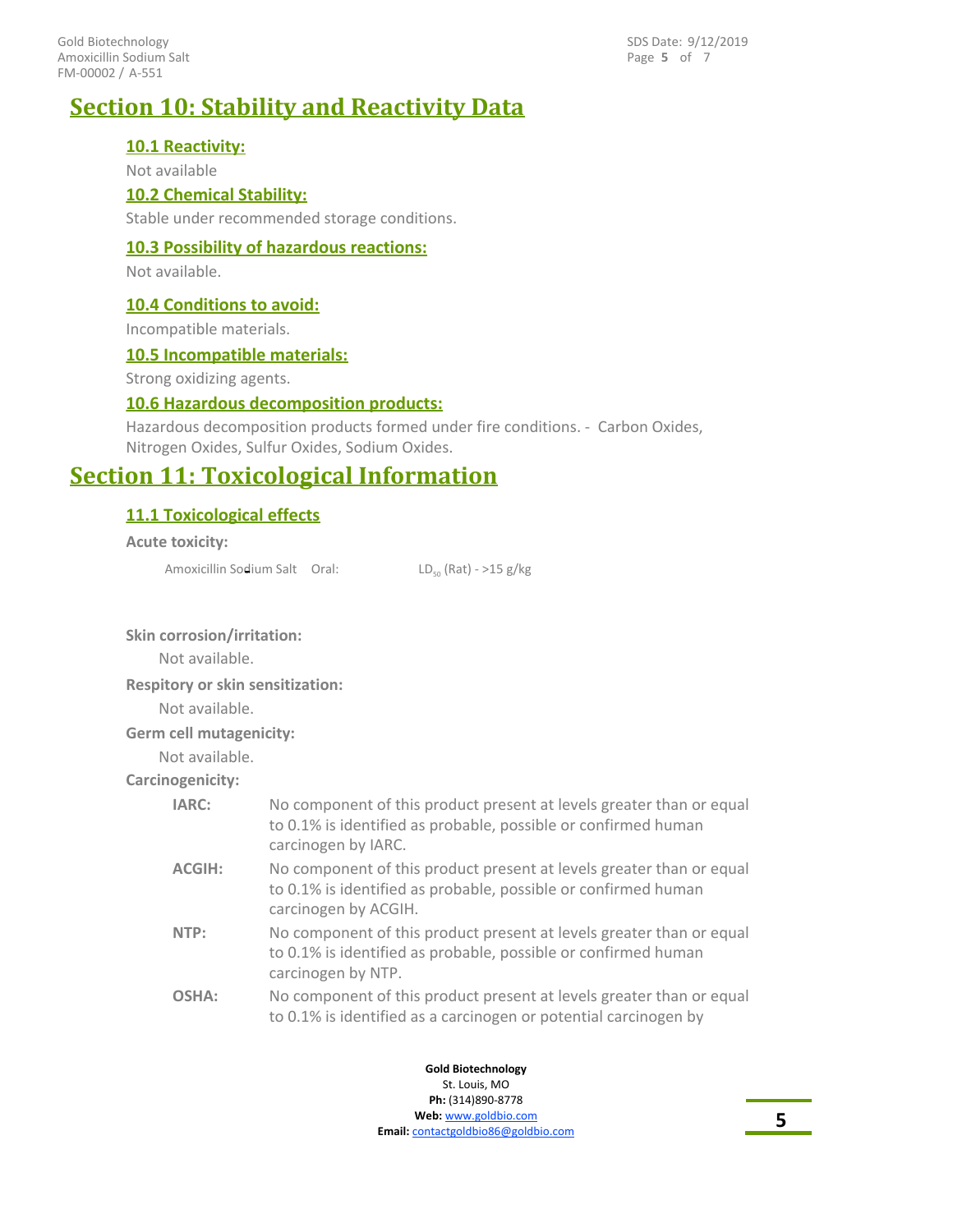OSHA.

**Reproductive toxicity:**

Intraperitoneal (Mouse) - Effects on Fertility: Post-implantation mortality

**STOT-single exposure:**

Not available.

**STOT-repeated exposure:**

Not available.

**Aspiration hazard:**

Not available.

**Likely routes of exposure:**

Respiratory organs, mouth, skin, and eyes.

**Symptoms of exposure:**

To the best of our knowledge, the chemical, physical, and toxicological properties have not been thoroughly investigated.

# **Section 12: Ecological Information**

**12.1 Toxicity:** Not available. **12.2 Persistence and degradability:** Not available. **12.3 Bioacumulative potential:** Not available. **12.4 Mobility in soil:** Not available. **12.5 Other adverse effects:** None.

# **Section 13 Disposal Considerations**

Dispose of product in accordance with local rules and regulations.

# **Section 14: Transport Information**

## **14.1 US Department of Transportation (DOT)**

This material is considered to be non-hazardous for transport.

### **14.2 International Maritime Dangerous Goods (IMDG):**

This material is considered to be non-hazardous for transport.

### **14.2 International Air Transportation Association (IATA)**

This material is considered to be non-hazardous for transport.

**Gold Biotechnology** St. Louis, MO

**Ph:** (314)890-8778 **Web:** www.goldbio.com **Email:** contactgoldbio86@goldbio.com